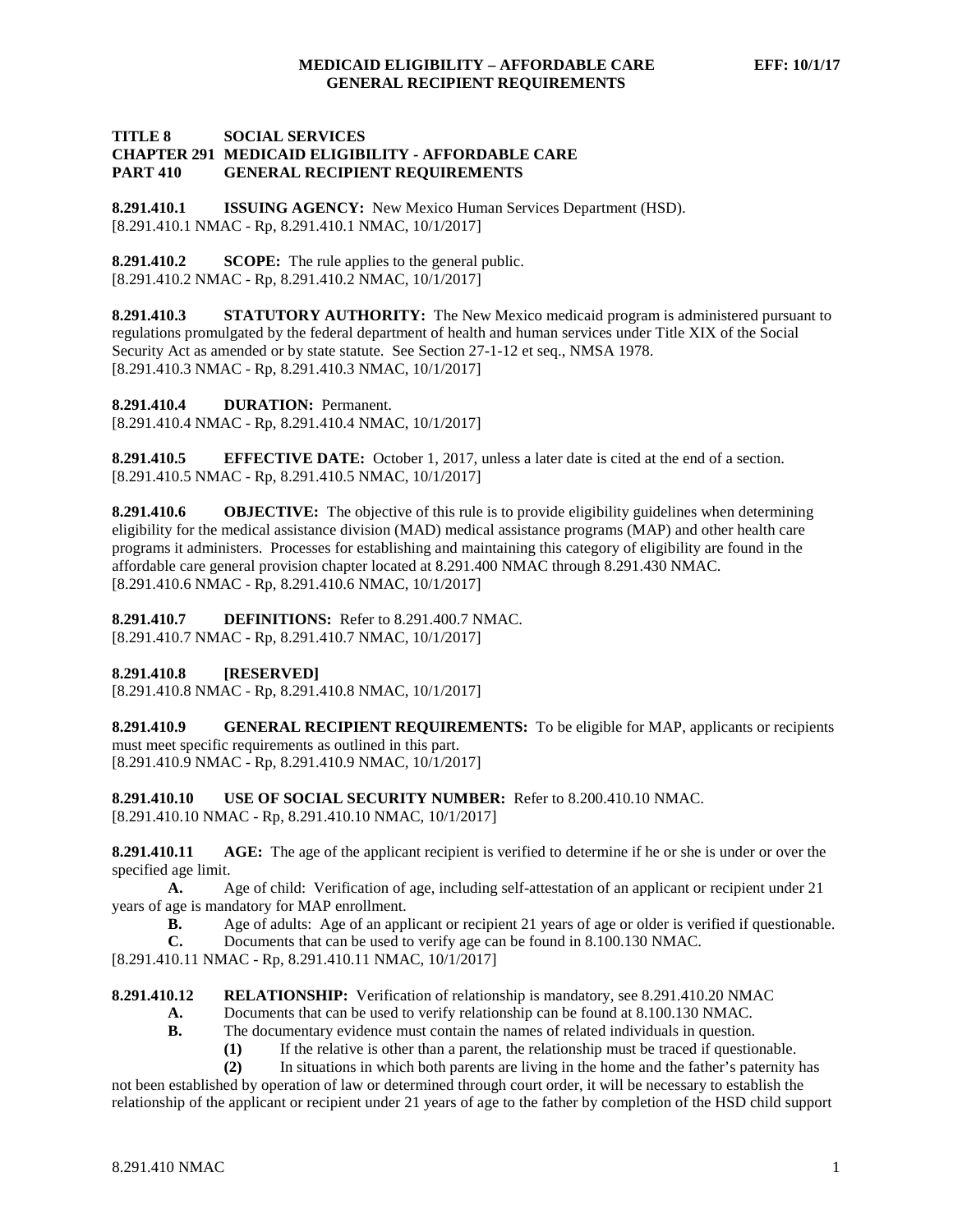enforcement division (CSED) acknowledgment of paternity packet.

**(3)** If the child is living with a relative, it will be necessary to establish the relationship of the absent parents. A CSED acknowledgement of paternity will be an acceptable means of establishing relationship. **C.** The following relatives are within the fifth degree of relationship:

- **(1)** father (biological or adoptive);
- 
- (2) mother (biological or adoptive);<br>(3) grandfather, great grandfather, g **(3)** grandfather, great grandfather, great great grandfather, great great great grandfather;
- **(4)** grandmother, great grandmother, great great grandmother, great great great grandmother;
- **(5)** spouse of child's parent (stepparent);

**(6)** spouse of child's grandparent, great grandparent, great great grandparent, great great great grandparent (step grandparent);

- (7) brother, half-brother, brother-in-law, step-brother;<br>
(8) sister, half-sister, sister-in-law, step-sister;
- sister, half-sister, sister-in-law, step-sister;
- **(9)** uncle of the whole or half blood, uncle-in-law, great uncle, great great uncle;
- **(10)** aunt of the whole or half blood, aunt-in-law, great aunt, great great aunt;
- first cousin and spouse of first cousin;
- **(12)** son or daughter of first cousin (first cousin once removed);
- **(13)** son or daughter of great aunt or great uncle (first cousin once removed) and spouse; or
- **(14)** nephew or niece and spouses.

**D.** Effect of divorce or death on relationship: A relationship based upon marriage, such as the "inlaw" or "step" relationships, continues to exist following the dissolution of the marriage by divorce or death. [8.291.410.12 NMAC - Rp, 8.291.410.12 NMAC, 10/1/2017]

**8.291.410.13 IDENTITY:** Refer to 8.200.410.12 NMAC. [8.291.410.13 NMAC - Rp, 8.291.410.13 NMAC, 10/1/2017]

**8.291.410.14 CITIZENSHIP/ALIEN STATUS:** Refer to 8.200.410.12 NMAC. [8.291.410.14 NMAC - Rp, 8.291.410.14 NMAC, 10/1/2017]

**8.291.410.15 RESIDENCE:** To meet MAP requirements for eligibility, applicants or recipients must be living in New Mexico on the date of application or final determination of eligibility and have demonstrated an intention to remain in the state.

**A.** Establishing residence: Residence in New Mexico is established by living in the state and carrying out the types of activities associated with day-to-day living, such as occupying a home, enrolling child(ren) in school, getting a state driver's license, or renting a post office box. An applicant or recipient who is homeless is considered to have met the residence requirements if he or she intends to remain in the state.

**B.** Recipients receiving benefits out-of-state: Applicants or recipients who receive financial or medical assistance in another state which makes residence in that state a condition of eligibility are considered residents of that state until the ISD office receives verification from the other state agency indicating that it has been notified by an applicant or recipient of the abandonment of residence in that state.

**C.** Applicants or recipients court ordered into full or partial responsibility of the state children youth and families department (CYFD): When CYFD places an applicant or recipient in a new state of residence, the new state of residence is responsible for the provision of medicaid; however, New Mexico must provide limited coverage for services that are part of the New Mexico MAD benefit package and not available in the new state of residence.

**D.** Abandonment: Residence is not abandoned by temporary absences. Temporary absences occur when applicants or recipients leave New Mexico for specific purposes with time-limited goals. An applicant or recipient may be temporarily absent from the state is the person intends to return when the purpose of the absence has been accomplished, unless another state has determined he or she is a resident there for the purposes of MAP enrollment. Residence is considered abandoned when the applicant or recipient leaves New Mexico for any of the following reasons:

- **(1)** intends to establish residence in another state;
- **(2)** for no specific purpose with no clear intention of returning;

**(3)** applies for financial, food or medical assistance in another state which makes residence in that state a condition of eligibility; or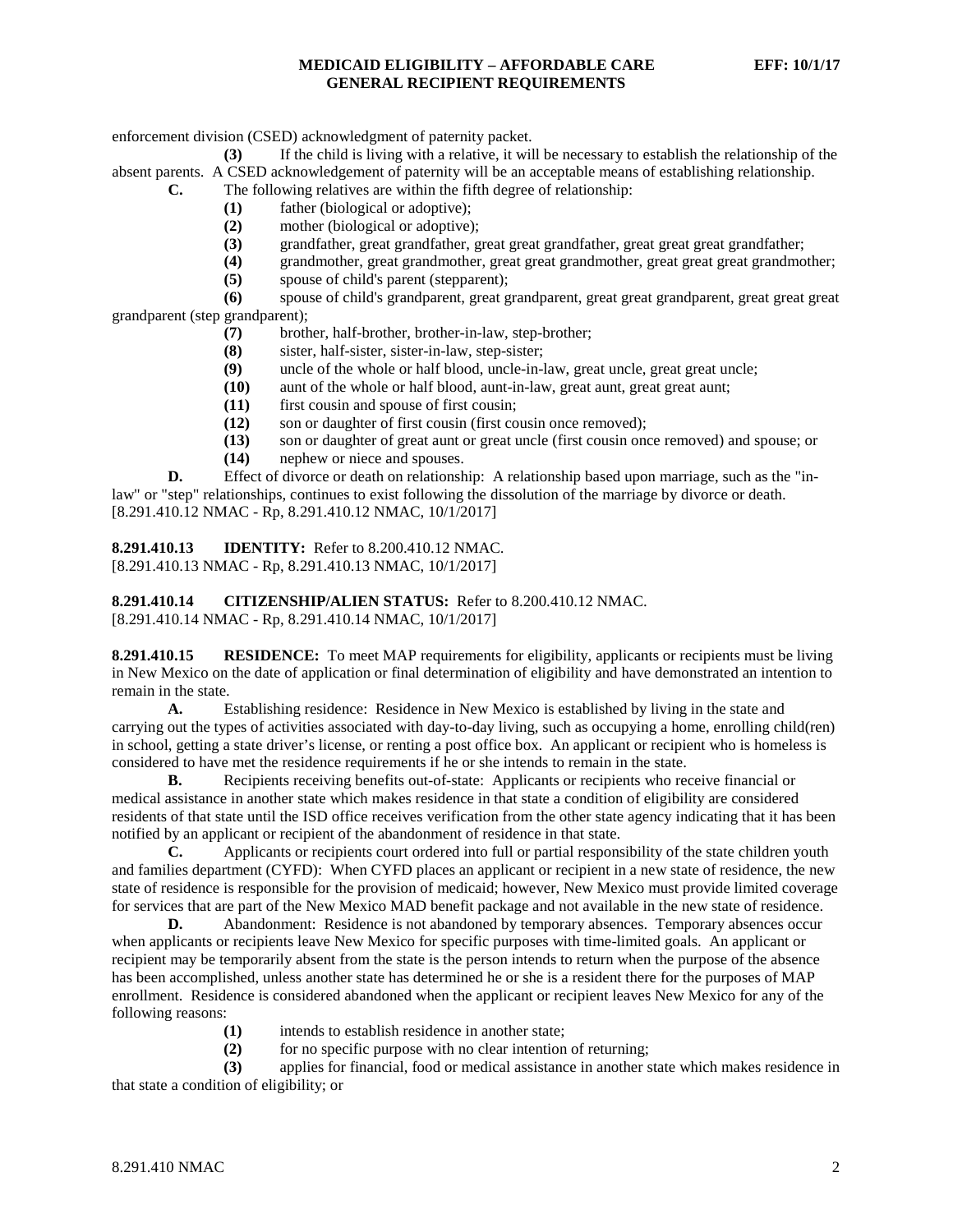**(4)** for more than 30 calendar days, without notifying HSD of his or her departure or intention of returning.

**E.** Dispute in residency: If there is a dispute in state residency, the applicant or recipient may be considered a resident in the state in which he or she is physically located.

**F.** Evidence of immigration status may not be used to determine that an individual is not a state resident per 42 CFR. 435.956 (c)(2).

[8.291.410.15 NMAC - Rp, 8.291.410.15 NMAC, 10/1/2017]

**8.291.410.16 NON-CONCURRENT RECEIPT OF ASSISTANCE:** A MAP applicant or recipient receiving medicaid in another state is not eligible for MAP enrollment in accordance with 8.200.410 NMAC. [8.291.410.16 NMAC - Rp, 8.291.410.16 NMAC, 10/1/2017]

**8.291.410.17 APPLICATIONS FOR OTHER BENEFITS:** As a condition of eligibility, a MAP applicant or recipient must take all necessary steps to obtain any benefits he or she is entitled to in accordance with 8.200.410 NMAC.

[8.291.410.17 NMAC - Rp, 8.291.410.17 NMAC, 10/1/2017]

#### **8.291.410.18 APPLICATIONS (42 CFR 435.907):**

**A.** Basis and implementation*.* In accordance with section 1413(b)(1)(A) of the Affordable Care Act, HSD will accept an application from the applicant, an adult who is in the applicant's household, as defined in 42 CFR 435.603, or family, as defined in section 36B(d)(1) of the Code, an authorized representative, or if the applicant is a minor or incapacitated, someone acting responsibly for the applicant, and any documentation required to establish eligibility:

- **(1)** Via the internet web site;
- **(2)** By telephone;
- **(3)** Via mail;
- **(4)** In person; and
- **(5)** Through other commonly available electronic means.
- **B.** The application must be:
	- **(1)** The single, streamlined application for all insurance affordability programs or
	- **(2)** An alternative single, streamlined application for all insurance affordability programs,

which may be no more burdensome on the applicant than the application described in Paragraph (1) of Subsection B of 8.291.410.18 NMAC. HSD uses the HSD 100 and MAD 100 application forms, and Your Eligibility System NM (Yes NM).

**C.** For individuals applying, or who may be eligible, for assistance on a basis other than the applicable modified adjusted gross income (MAGI) standard in accordance with 42 CFR435.911 HSD will use an application described in Subsection B of 8.291.410.18 NMAC and supplemental forms to collect additional information needed to determine eligibility on such other basis.

**D.** HSD may not require an in-person interview as part of the application process for a determination of eligibility using MAGI-based income.

**E.** Limits on information: HSD will only require an applicant to provide the information necessary to make an eligibility determination or for a purpose directly connected to the administration of the state plan.

**F.** HSD accepts on applications electronic, including telephonically recorded, signatures and handwritten signatures transmitted via any other electronic transmission.

[8.291.410.18 NMAC - Rp, 8.291.410.18 NMAC, 10/1/2017]

#### **8.291.410.19 Periodic renewal of medicaid eligibility (42 CFR 435.916):**

**A.** Renewal of individuals whose medicaid eligibility is based on MAGI.

**(1)** Except as provided in Subsection D of 8.291.410.19 NMAC, the eligibility of medicaid beneficiaries whose financial eligibility is determined using MAGI-based income must be renewed once every 12 months, and no more frequently than once every 12 months.

**(2)** Renewal on basis of information available to HSD. HSD will make a redetermination of eligibility without requiring information from the individual if able to do so based on reliable information contained in the individual's account or other more current information available to HSD, including but not limited to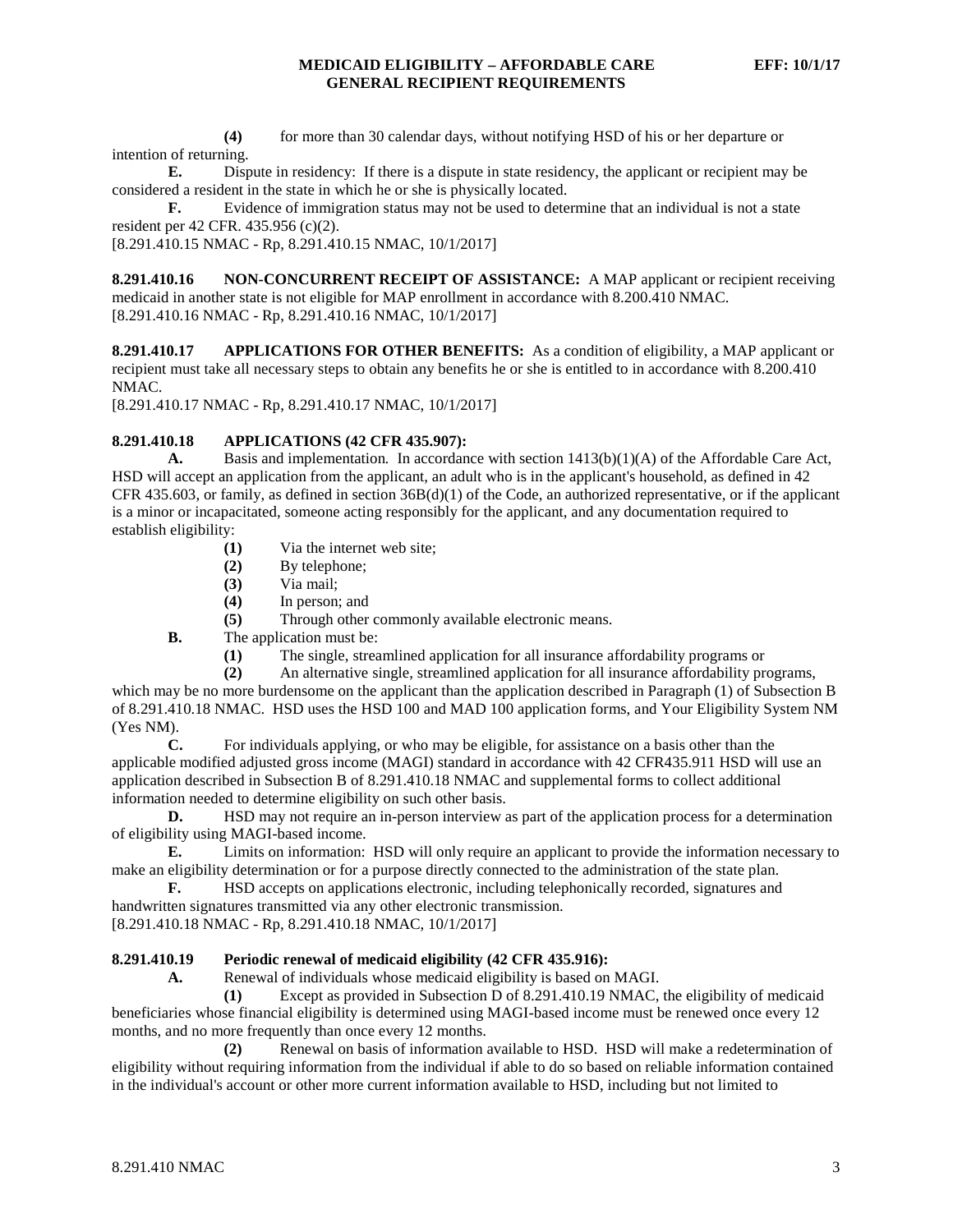information accessed through any data bases accessed by HSD under 42 CFR 435.948, 435.949 and 435.956. If the HSD is able to renew eligibility based on such information, HSD will notify the individual:

**(a)** Of the eligibility determination, and basis; and

**(b)** That the individual must inform the HSD, through any of the modes permitted for submission of applications under 42 CFR 435.907(a) and Subsection A of 8.291.410.18 NMAC, if any of the information contained in such notice is inaccurate, but that the individual is not required to sign and return such notice if all information provided on such notice is accurate.

**(3)** Use of a pre-populated renewal form. If HSD cannot renew eligibility in accordance with Paragraph (2) of Subsection A of 8.291.410.19 NMAC, HSD will:

**(a)** Provide the individual with:

**(i)** A renewal form containing information available to HSD that is needed

**(ii)** At least 30 days from the date of the renewal form to respond and provide any necessary information through any of the modes of submission specified in 42 CFR 435.907(a) and 8.291.410.18(A) NMAC and to sign the renewal form in a manner consistent with 42 CFR 435.907(f) and Subsection F of 8.291.410.18 NMAC.

435.945 through 435.956.

**(iii)** Notice of the HSD decision concerning the renewal of eligibility. **(b)** Verify any information provided by the beneficiary in accordance with 42 CFR

**(c)** Reconsider in a timely manner the eligibility of an individual who is terminated for failure to submit the renewal form or necessary information, if the individual subsequently submits the renewal form within 90 days after the date of termination without requiring a new application;

**(d)** Not require an individual to complete an in-person interview as part of the renewal process.

**B. Redetermination of individuals whose medicaid eligibility is determined on a basis other than modified adjusted gross income:** HSD will redetermine the eligibility of medicaid beneficiaries excepted from modified adjusted gross income per 42 CFR 435.603, for circumstances that may change, at least every 12 months. HSD will make a redetermination of eligibility in accordance with the provisions of Paragraph (2) of Subsection A of 8.291.410.19 NMAC, if sufficient information is available to do so. HSD adopts the procedures described at 42 CFR 435.916(a)(3) for individuals whose eligibility cannot be renewed in accordance with Paragraph (3) of Subsection A of 8.291.410.19 NMAC.

**(1)** HSD will consider blindness as continuing until the reviewing physician under 42 CFR 435.531 determines that a beneficiary's vision has improved beyond the definition of blindness contained in the plan; and

**(2)** HSD will consider disability as continuing until the review team, under 42 CFR 435.541, determines that a beneficiary's disability no longer meets the definition of disability contained in the plan.

**C. Procedures for reporting changes:** HSD has procedures designed to ensure that beneficiaries make timely and accurate reports of any change in circumstances that may affect their eligibility and that such changes may be reported through any of the modes for submission of applications described in 43 CFR 435.907(a) and Subsection A of 8.291.410.18 NMAC.

**D. HSD action on information about changes:** Consistent with the requirements of 42 CFR 435.952, HSD will promptly redetermine eligibility between regular renewals of eligibility described in Subsections B and C of 8.291.410.19 NMAC whenever it receives information about a change in a beneficiary's circumstances that may affect eligibility. Auto renewal is only applicable to the following medicaid categories: working disabled individuals, qualified medicare beneficiaries, specified low income medicare beneficiary, qualified individuals, parent caretaker, pregnant women, children's medicaid, children's health insurance program (CHIP), pregnancy related services, other adult and family planning.

**(1)** For renewals of medicaid beneficiaries whose financial eligibility is determined using MAGI-based income, the agency must limit any requests for additional information from the individual to information relating to such change in circumstance.

**(2)** If HSD has enough information available to it to renew eligibility with respect to all eligibility criteria, the HSD will begin a new 12-month renewal period.

**(3)** If HSD has information about anticipated changes in a beneficiary's circumstances that may affect his or her eligibility, HSD will redetermine eligibility at the appropriate time based on such changes.

to renew eligibility.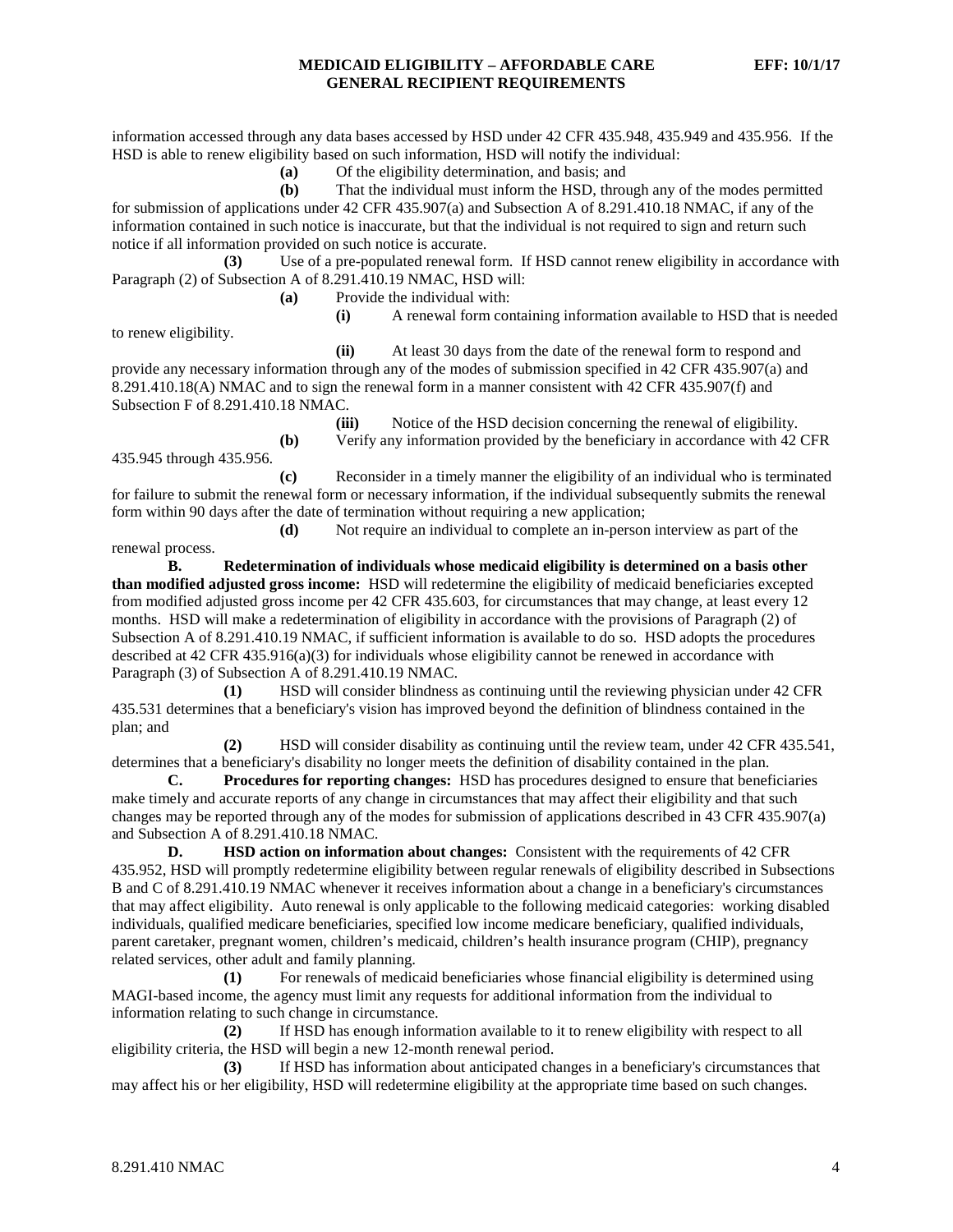**E.** HSD will request from beneficiaries only the information needed to renew eligibility. Requests for non-applicant information must be conducted in accordance with 42 CFR 435.907.

**F**. Determination of ineligibility and transmission of data pertaining to individuals no longer eligible for medicaid.

**(1)** Prior to making a determination of ineligibility, HSD will consider all bases of eligibility, consistent with 42 CFR 435.911.

**(2)** For individuals determined ineligible for medicaid, the agency must determine potential eligibility for other insurance affordability programs and comply with the procedures set forth in 42 CFR 435.1200. **G.** Any renewal form or notice will be accessible to persons who are limited english proficient and

persons with disabilities, consistent with 42 CFR 435.905. [8.291.410.19 NMAC - N, 10/1/2017]

**8.291.410.20 VERIFICATION METHODS:** Verification will be obtained through various methods. Not all methods will necessarily be used in each case. This section details the specific types of methods to be used in establishing the applicant or recipient's eligibility.

**A.** Prior case data not subject to change: Verification of an eligibility factor not subject to change, which previously has been verified and accepted, will not be subject to re-verification. The caseworker shall not ask an applicant or recipient for verification of any eligibility factors which have previously been established through documents in HSD's possession and are not subject to change. Such factors include U.S. citizenship, birth date, relationship and enumeration.

**B.** Electronic data: Every applicant or recipient shall be informed that the information provided is subject to verification through state, federal and contracted data systems. The caseworker shall not require further verification of such information unless it is disputed by the applicant or recipient, or the information is otherwise questionable as defined in 8.100.130 NMAC.<br> **C.** Self-attestation is the inform

**C.** Self-attestation is the information that an applicant or recipient reports on an application and is certifying as true and correct to the best of their knowledge.

**D.** Documentary evidence is the primary source of verification for information not established in prior case information or electronic source data. Obtaining necessary verification through documentary evidence readily available to the applicant or recipient shall always be explored before collateral contacts or sworn statements are used. Documentary evidence consists of a written confirmation of a household's circumstances. Acceptable verification is not limited to any single type of document. The types of documents which may be accepted as verification are specified under the sections pertaining to verification methods later in this chapter. The caseworker shall provide applicants or recipients with receipts for verification documents provided subsequent to the interview.

**E.** Collateral contact is defined at 8.100.130 NMAC.

**F.** Sworn statement is defined at 8.100.130 NMAC.

[8.291.410.20 - Rp, 8.291.410.19, 10/1/2017]

**8.291.410.21 VERIFICATION STANDARDS:** Below is a list of standards HSD will utilize to determine eligibility for MAP categories defined at 8.291.400.10 NMAC. If verification cannot be confirmed utilizing the various methods described in each section of this rule, HSD may request additional information. If information is provided and becomes questionable as defined at 8.100.130 NMAC, then additional documentation must be provided as described by 8.100.130 NMAC.

**A.** Income: Verification of income is mandatory for ACA related MAP and HSD will utilize electronic sources and documents provided by the applicant or recipient to verify his or her income. Examples of acceptable documentation can be found at 8.100.130 NMAC.

**B.** Residency: Self attestation is an acceptable form of verification of residency.<br> **C.** Age: Self attestation is an acceptable form of verification of age.

Age: Self attestation is an acceptable form of verification of age.

**D.** Enumeration: HSD will utilize electronic sources to verify an applicant or recipient's enumeration.

**E.** Citizenship: HSD will utilize electronic sources to verify an applicant or recipient's citizenship.

**F.** Immigration status: HSD will utilize electronic sources to verify an applicant or recipient's immigration status.

**G.** Relationship: Self attestation is an acceptable form of verification of relationship.

**H.** Receipt of other benefits: HSD will utilize electronic sources to verify an applicant or recipient's receipt of other benefits.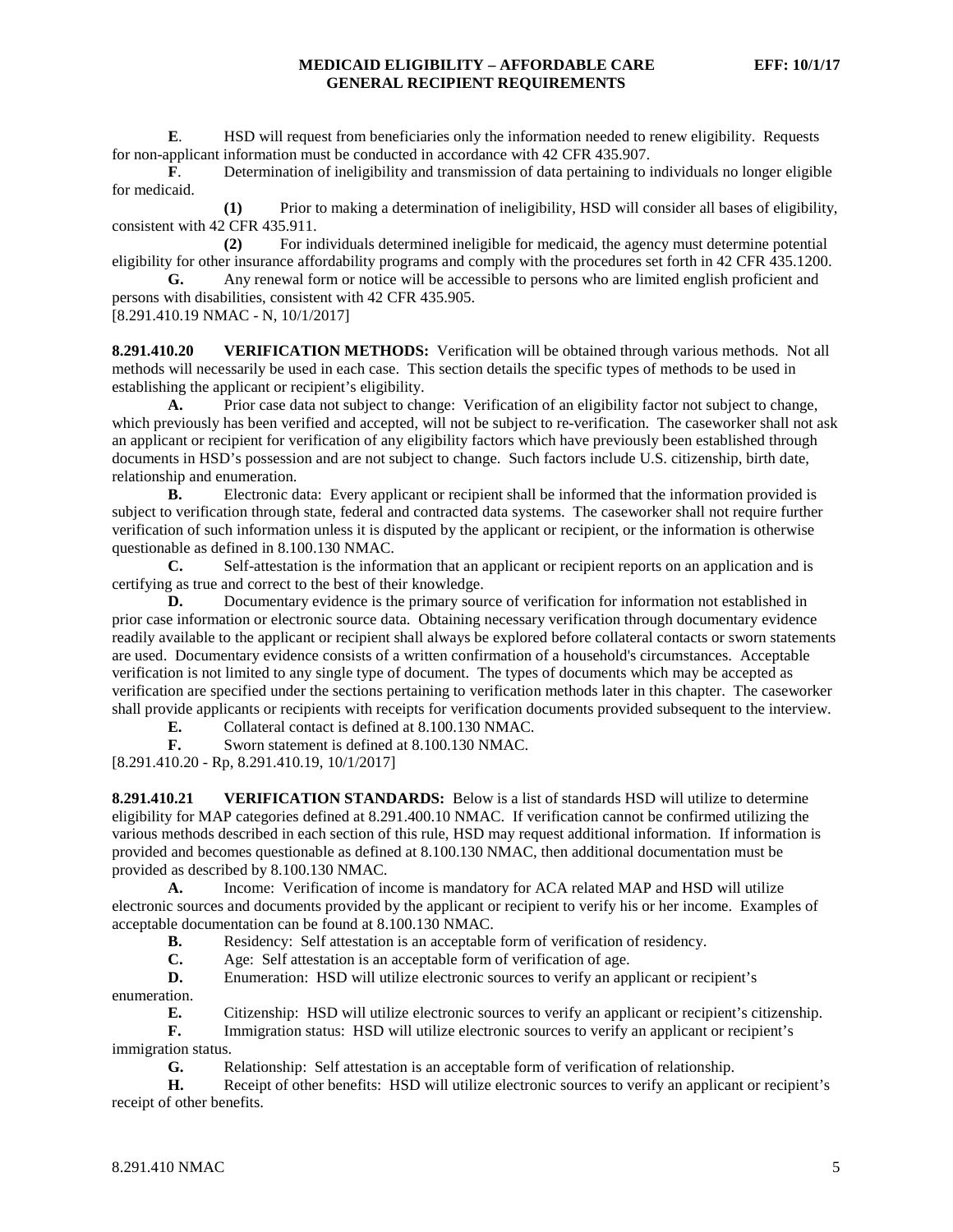[8.291.410.21 - Rp, 8.291.410.20, 10/1/2017]

#### **8.291.410.22 VERIFYING FINANCIAL INFORMATION (42 CFR 435.948):**

**A**. HSD will request the following information relating to financial eligibility from other agencies in the state and other states and federal programs to the extent HSD determines such information is useful to verifying the financial eligibility of an individual.

**(1)** Information related to wages, net earnings from self-employment, unearned income and resources from the state wage information collection agency (SWICA), the internal revenue service (IRS), the social security administration (SSA), the agencies administering the state unemployment compensation laws, the stateadministered supplementary payment programs under section 1616(a) of the Act, and any state program administered under a plan approved under Titles I, X, XIV, or XVI of the Act; and

**(2)** Information related to eligibility or enrollment from the supplemental nutrition assistance program (SNAP), the state program funded under Part A of Title IV of the Act, and other insurance affordability programs.

**B.** To the extent that the information identified in Subsection A of 8.291.410.22 NMAC is available through the electronic service established in accordance with 8.291.410.23 NMAC HSD will obtain the information through such service.

**C.** HSD will request the information by SSN, or if an SSN is not available, using other personally identifying information in the individual's account, if possible. [8.291.410.22 NMAC - N, 10/1/2017]

## **8.291.410.23 VERIFICATION OF INFORMATION THROUGH AN ELECTRONIC SERVICE (42 CFR**

**435.949(a) and (b)):** The federal government will establish an electronic service through which HSD may verify certain information with, or obtain such information from, federal agencies and other data sources, including SSA, the department of treasury, and the department of homeland security. To the extent that information related to eligibility for medicaid is available through the electronic service, HSD must obtain the information through such service.

[8.291.410.23 NMAC - N, 10/1/2017]

#### **8.291.410.24 USE OF INFORMATION AND REQUESTS OF ADDITIONAL INFORMATION FROM INDIVIDUALS (42 CFR 435.952):**

**A**. HSD will promptly evaluate information received or obtained by it in accordance with regulations per 42 CFR 435.940 through 435.960 to determine whether such information may affect the eligibility of an individual or the benefits to which he or she is entitled.

**B**. If information provided by or on behalf of an individual (on the application or renewal form or otherwise) is reasonably compatible with information obtained by HSD in accordance with 42. CFR 435.948, 435.949 or 435.956 HSD will determine or renew eligibility based on such information.

**C.** An individual must not be required to provide additional information or documentation unless information needed by the agency HSD in accordance with 42 CFR 435.948, 435.949 or 435.956 cannot be obtained electronically or the information obtained electronically is not reasonably compatible, as provided in the verification plan described in 8.291.410.24 NMAC with information provided by or on behalf of the individual.

**(1)** Income information obtained through an electronic data match shall be considered reasonably compatible with income information provided by or on behalf of an individual if both are either above or at or below the applicable income standard or other relevant income threshold.

**(2)** If information provided by or on behalf of an individual is not reasonably compatible with information obtained through an electronic data match, HSD must seek additional information from the individual including:

**(a)** A statement which reasonably explains the discrepancy; or

**(b)** Other information (which may include documentation), provided that documentation from the individual is permitted only to the extent electronic data are not available and establishing a data match would not be effective, considering such factors as the administrative costs associated with establishing and using the data match compared with the administrative costs associated with relying on paper documentation, and the impact on program integrity in terms of the potential for ineligible individuals to be approved as well as for eligible individuals to be denied coverage.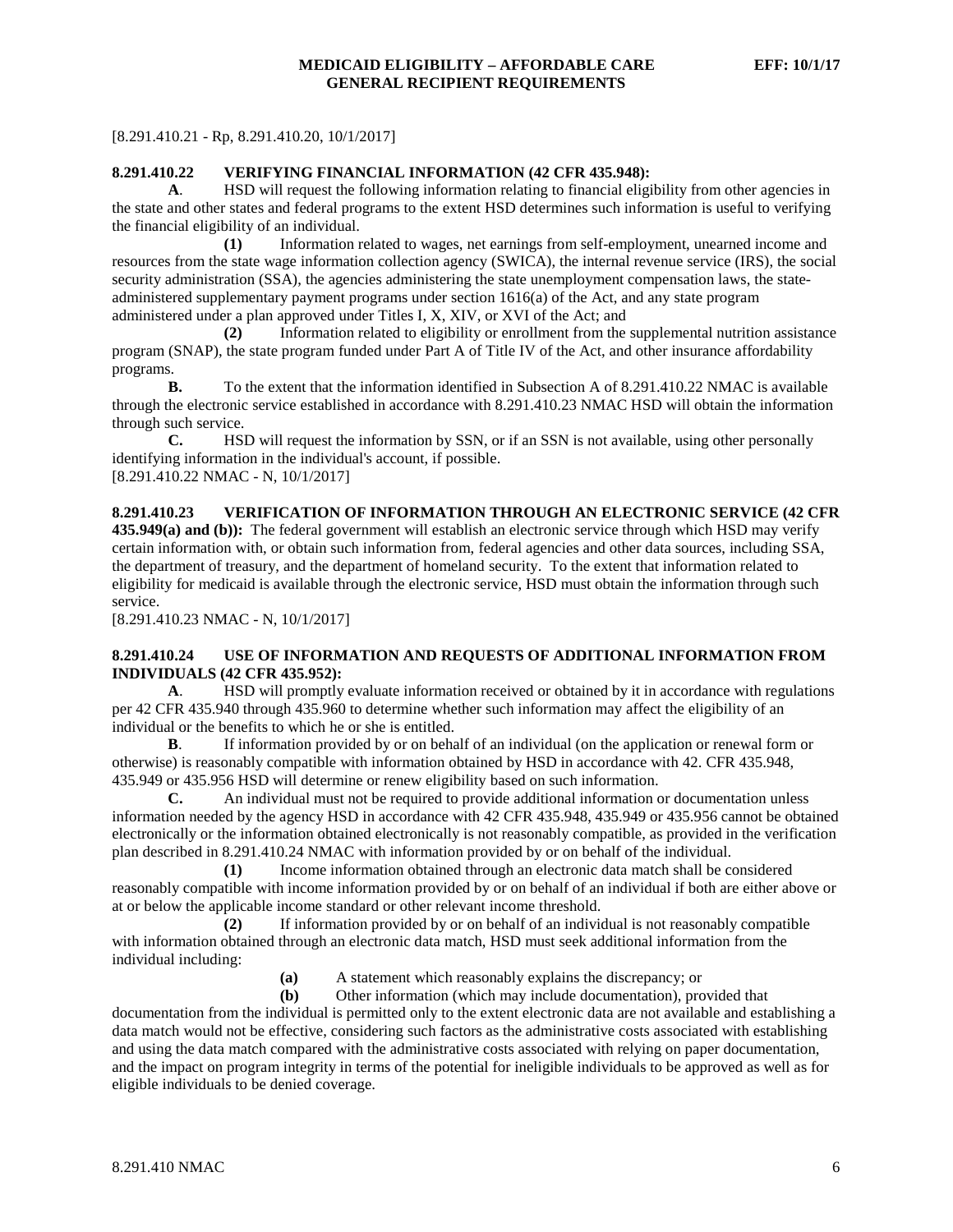**(c)** HSD must provide the individual a reasonable period, defined as 10 calendar days, to furnish any additional information required under Subsection C of 8.291.410.24 NMAC.

**(3)** Exception for special circumstances. HSD must establish an exception to permit, on a case-by-case basis, self-attestation of individuals for all eligibility criteria when documentation does not exist at the time of application or renewal, or is not reasonably available, such as in the case of individuals who are homeless or have experienced domestic violence or a natural disaster. This exception does not apply if documentation is specifically required under title XI or XIX, such as requirements for verifying citizenship and immigration status.

**D.** HSD may not deny or terminate eligibility or reduce benefits for any individual on the basis of information received in accordance with regulations under 42 CFR 435.940 through 435.960 of this subpart unless HSD has sought additional information from the individual in accordance with Subsection C of 8.291.410.24 NMAC and provided proper notice and hearing rights to the individual. [8.291.410.24 NMAC - N, 10/1/2017]

**8.291.410.25 VERIFICATION PLAN:** HSD has a verification plan describing the verification policies and procedures to implement the provisions set forth in 42 CFR 435.940 through 435.956 and 8.100.130 and 8.291.410 NMAC. The state verification plan is posted on the HSD website. [8.291.410.25 NMAC - N, 10/1/2017]

**8.291.410.26 TIMEFRAME FOR DISPOSITION:** An applicant or recipient is given a timeframe to provide necessary verification in order for ISD to process an application within the timeframe set forth in this section. This requirement pertains to requests for verification for initial applications as well as for verification for ongoing eligibility. ISD shall make an eligibility decision within three working days of the receipt of all necessary verification.

**A.** The application disposition deadline for MAP is 45 days from the date of application.

**(1)** Day one: the date of application is the first day. **(2)** No later than day 44, or by the preceding work day if day 44 falls on a weekend or

holiday:

**(a)** if verification provided establishes eligibility or ineligibility; or

**(b)** if the day following day 44 is not a work day, then decision must be made earlier than day 44 to allow for mailing on or before the deadline.

**(3)** No later than day 45 by the next work day if day 45 falls on a weekend or holiday, if needed verification is not provided until day 42 - 44.

**(4)** Day 45 by the next work day if day 45 falls on a weekend or holiday, if needed verification is provided on day 45, or is not provided.

**(5)** After day 45:

**(a)** When an applicant or recipient requests one or more 10-calendar day extensions of time to provide needed verification. An applicant or recipient is entitled to receive up to three 10- calendar day extensions of time upon request.

**(b)** The eligibility decision must be made as soon as possible and within three working days of receipt of all necessary verification.

**B.** Tracking the application processing time limit: The application processing time limit begins on the day the signed application is received in the ISD county office.

**C.** Delayed determination: If an eligibility determination is not made within the required application processing time limit, the applicant or recipient shall be notified in writing of the reason for the delay and that the applicant or recipient has the right to request a HSD administrative hearing regarding ISD's failure to act within the time limit.

**D.** Extensions of time: Up to three 10-calendar day extensions for providing verification shall be granted at the applicant or recipient's request. The extension begins at the end of the application processing time period or at the end of the previous extension.

**E.** Lack of verification: If verification needed to determine eligibility is not provided and no extension of time is requested, the application will be denied on the 45th day after the application date or by the next work day if 45th day falls on weekend or holiday.

**F.** Per 42 CFR 435.912(c)(3) the determination of eligibility for any medicaid applicant may not exceed:

**(1)** ninety days for applicants who apply for medicaid on the basis of disability; and